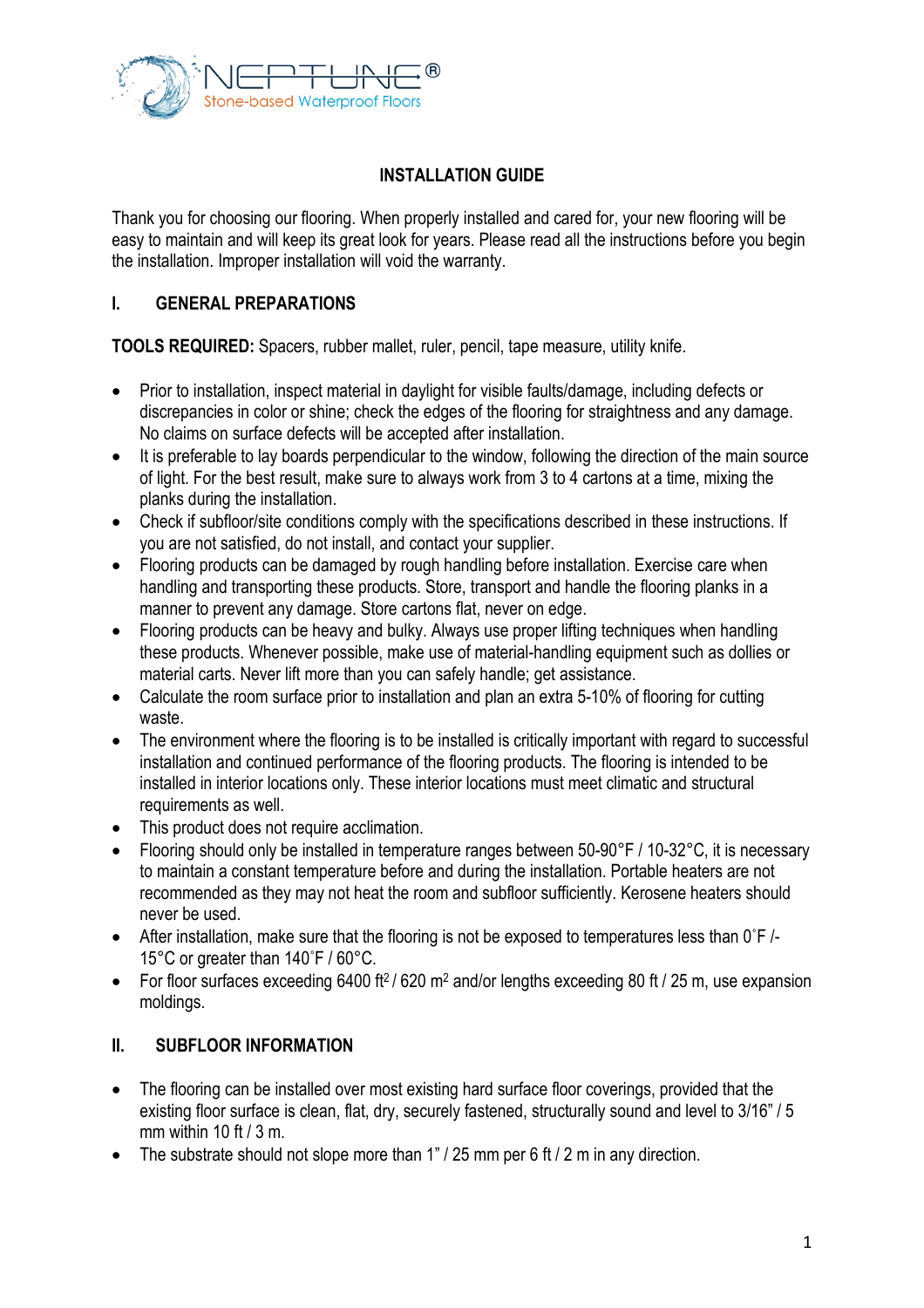

- Depressions, deep grooves, expansion joints and other subfloor imperfections must be filled with patching & leveling compound.
- Substrates must be free from excessive moisture or alkali. Remove dirt, paint, varnish, wax, oils, solvents, any foreign matter and contaminates.
- Do not use products containing petroleum, solvents or citrus oils to prepare substrates as they can cause staining and expansion of the new flooring.
- Although this floor is waterproof, it is not aimed to be used as a moisture barrier. The concrete moisture vapor emissions should not exceed 8 lb / 3.63 kg (ASTM F1869) / 90 % RH (ASTM F2170) with a PH limit of 9 / max 2.5 % moisture content (CM method).
- This product is also not to be installed in areas that have a risk of flooding such as saunas or outdoor areas.
- Existing sheet vinyl floors should not be heavily cushioned and not exceed more than one layer in thickness. Soft underlayment and soft substrates will diminish the products inherent strength in resisting indentations.

# **WOOD SUBFLOORS**

- If this flooring is intended to be installed over an existing wooden floor, it is recommended to repair any loose boards or squeaks before you begin the installation.
- Nail or screw every 6" / 15 cm along joints to avoid squeaking.
- Basements and crawl spaces must be dry. Use of a 6 mil / 0.15 mm poly-film is required to cover 100 % of the crawl space earth.
- We recommend laying the flooring crossways to the existing floorboards.
- All other subfloors Plywood, OSB, particleboard, chipboard, wafer board, etc. must be structurally sound and must be installed following their manufacturer's recommendations.

## **CONCRETE SUBFLOORS**

- Existing concrete subfloors must be fully cured, at least 60 days old, smooth, permanently dry, clean, and free of all foreign material such as dust, wax, solvents, paint, grease, oils, and old adhesive residue. Curing agents and hardeners could cause bonding failure and should not be used.
- We recommend using a minimum 6 mil / 0.15 mm poly-film as a moisture barrier between the concrete subfloor and the flooring.

## **DO NOT INSTALL OVER**

- Any type of carpet.
- Existing cushion-backed vinyl flooring.
- Floating floor of any type, loose lay, and perimeter fastened sheet vinyl.
- Hardwood flooring / wood subfloors that lay directly on concrete or over dimensional lumber or plywood used over concrete.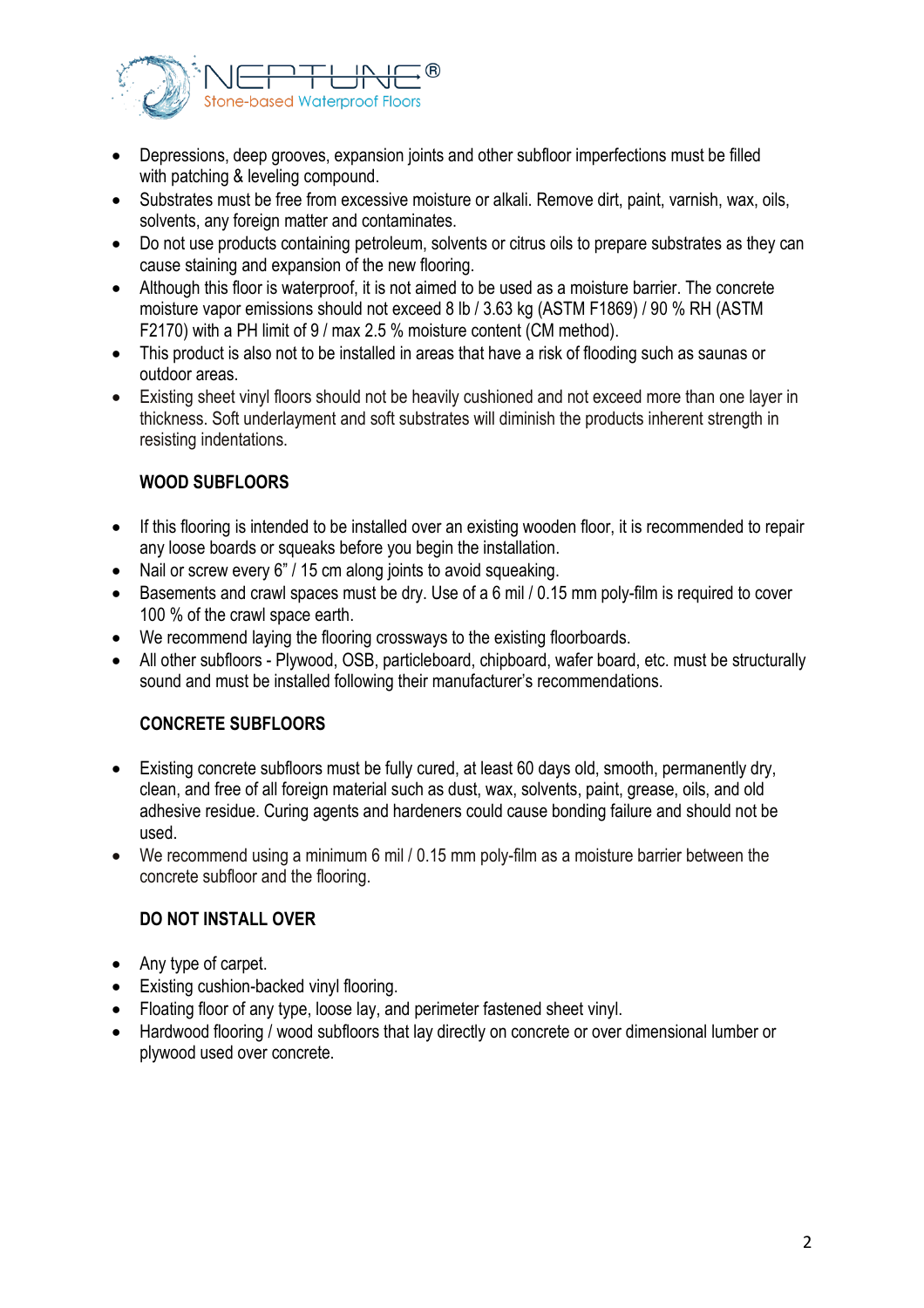

## **IMPORTANT NOTICE**

**In-floor Radiant Heat:** Flooring can be installed over 1/2" / 12 mm embedded radiant heat using the floating method. Maximum operating temperature should never exceed 85°F / 30°C. Use of an infloor temperature sensor is recommended to avoid overheating.

• Turn the heat off for 24 hours before, during and 24 hours after installation when installing over radiant heated subfloors.

• Before installing over newly constructed radiant heat systems, operate the system at maximum capacity to force any residual moisture from the cementitious topping of the radiant heat system. • Make sure that the temperature in the room is maintained consistent between 50-90°F / 10-32°C before and during the installation.

• Floor temperature must not exceed 85°F / 30°C.

• Once the installation has been completed, the heating system should be turned on and increased gradually (5-degree increments) until returning to normal operating conditions.

• Refer to the radiant heat system's manufacturer recommendations for additional guidance. **Warning:** Electric heating mats that are not embedded into the subfloor are not recommended for use underneath the floors. Using electric heating mats that are not embedded and applied directly underneath the floors could void the warranty for your floor in case of failure. It is best to install the flooring over embedded radiant floor heating systems and adhere to the guidelines listed above.

#### **III. INSTALLATION**

- Remove baseboard, quarter-round moldings, wall base, appliances and furniture from room. For best results, door trim should be under-cut to allow flooring to move freely without being pinched. After preparation work, sweep and vacuum the entire work area to remove all dust and debris.
- With a floating floor you must always ensure you leave a 1/4" / 6 mm gap between walls and fixtures such as pillars, stairs, etc. These gaps will be covered with trim moldings after the floor is installed.
- Whenever possible, plan the layout so that the joints in the planks do not fall on top of joints or seams in the existing substrate. The end joints of the planks should be staggered a minimum of 8" / 20 cm apart. Do not install over expansion joints. Avoid installing pieces shorter than 12" / 30 cm at beginning or end of rows.
- Do not install your kitchen cabinets directly over your floor. The floor's quality can be quaranteed as long as the floor can move freely.
- Decide the installation direction. It is recommended to install the boards perpendicular to the window following the direction of the main source of light.
- Measure the area to be installed: The board width of the last row shall not be less than 2" / 50 mm. If so, adjust the width of the first row to be installed. In narrow hallways, it is recommended to install the floor parallel to the length of the hall.
- UNDERLAY: If the floor does not have a pre-attached underlayment, an additional underlayment is recommended in order to improve acoustic performance and absorb some irregularities on the substrate. Best results can be expected with an underlayment of 0.04" / 1 mm to max 0.06" / 1.5 mm thickness with a high density (>397 lb / ft<sup>3</sup> / >180 kg / m<sup>3</sup>) and high compressive strength (>200 kPa) that supports the click system during daily use. Underlayments with a low density and an inadequate compressive strength could damage the locking mechanism and will void warranty.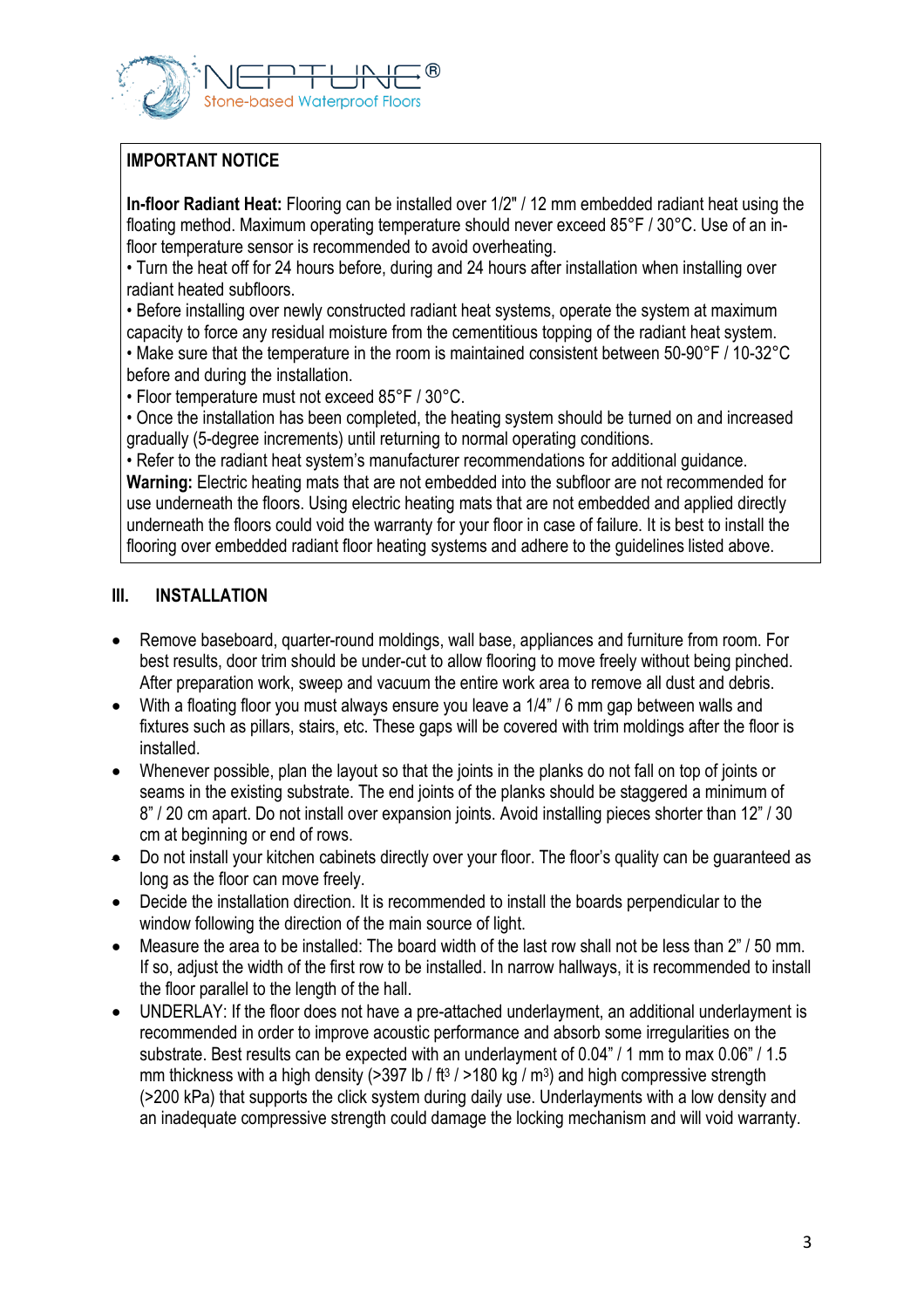

If the floor has a pre-attached underlayment, the use of an additional underlayment could damage the locking mechanism and will void warranty.



- **1. First row, first plank:** After thoroughly cleaning the subfloor, you should begin laying from left to right. Position the first plank so that grooved edge is facing you. Place the floorboard 1/4" / 6 mm from the left wall. Use spacers between the wall and the floorboard.
- **2. First row, second plank:** Drop the plank and gently tap down the end with a rubber mallet so it firmly locks into the previous plank until both are at the same height. Make sure both planks are perfectly aligned. It is crucial that after the short edges of two connecting planks are correctly aligned, and the rubber mallet contacts the plank in the area directly above the short edge, allowing for a correct locking.

**Note**: Tapping the area close to the short edge, but not directly above it, may result in permanent damage to the joint. Continue installing the first row until you reach the wall on the right.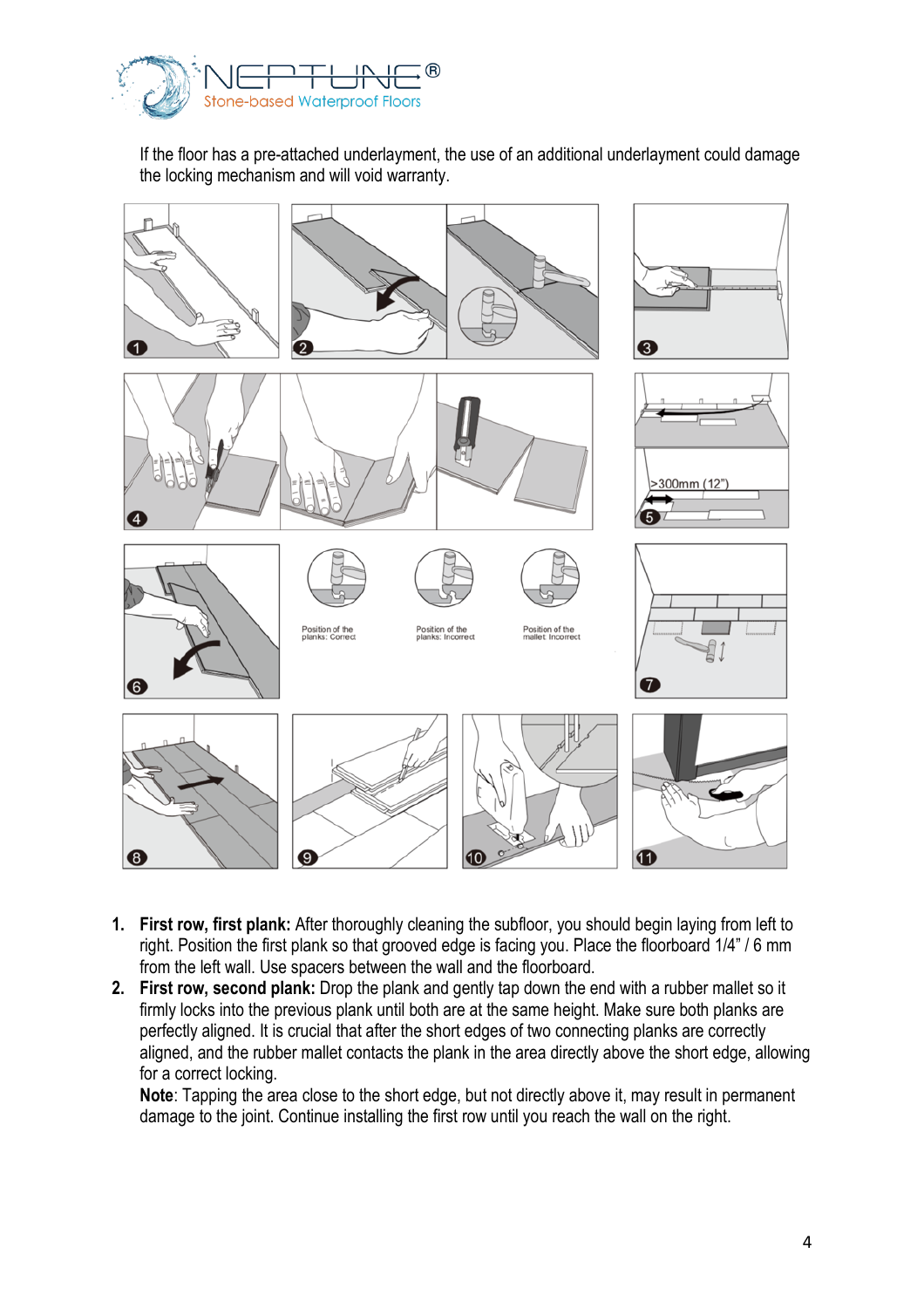

**IMPORTANT:** If you notice both planks aren't at the same height or are not well locked together, please follow the disassembling instructions at the bottom of the page, disassemble and check if any debris stuck inside the lock is obstructing. Failure to properly line up the end joint and attempting to force it in while out of alignment could result in permanent damage to the end joint.

- **3. First row, last plank:** At the end of the first row, leave an expansion gap of 1/4" / 6mm to the wall and measure the length of the last plank to fit.
- **4. To cut the plank:** Use a simple utility knife and ruler, and with the top side facing up, cut heavily and several times on the same axis. The knife will not go through the surface but make a deep cut. You can then lift one half of the plank using your other hand to hold down the second placing it very close to the cut. The plank will split naturally.
- **5. Second row, first plank:** Start the second row with the leftover cut part of the last plank of the previous row. This small plank should measure at least 12" / 30 cm. Otherwise, cut a new plank in half and use it to begin the second row. The end joints of each adjoining row should not be closer than 8" / 20 cm to each other. Whenever practical, use the piece cut from the preceding row to start the next row.
- **6. Second row, second plank:** Click the long side of the plank into the previous row and place it tight to the short end of the previous plank with an angle of 25-30°. Drop the plank and gently tap on the end with a rubber mallet so it firmly locks into the previous plank until both are at the same height. Make sure both planks are perfectly aligned.
- **7. After finishing the installation of every row:** Use scrap pieces and a small hammer or rubber mallet to gently tap the planks into the click of the previous row to make sure they are tightly clicked together and make sure there is no gap between the long side of the planks installed. Any gapping can compromise the whole installation.
- **8. Tip:** After the first 2-3 rows of planks are installed, they should be checked with a string line to ensure that rows are still running straight. If they are not, it could be that the starting wall has some irregularities that caused bowing in the installation. If so, the starting row of planks may have to be scribed and re-trimmed to account for any unevenness in the wall. This can be done without having to disassemble the beginning rows.
- **9. To lay the last row:** Position a loose board exactly on top of the last row laid. Place another board on top, with the tongue side touching the wall. Draw a line along the edge of this boards, to mark the first board. Cut along the edge of this board to mark the first board. Cut along this line to obtain the required width. Insert this cut board against the wall. The last row should be at least 2" / 50 mm wide. The spacers can then be removed.
- **10. Holes for pipes:** Measure the diameter of the pipe and drill a hole that is 1/2" / 12 mm larger. Saw off a piece as shown in the figure and lay the board in place on the floor. Then lay the sawed-off piece in place.
- **11. Door molding and skirting:** Lay a board (with the decorative side down) next to the door molding and saw as shown in the figure. Then slide the floorboard under molding.

## **IV. FINISHING THE INSTALLATION**

Replace molding or wall base, allowing slight clearance between the molding and the planks. Nail the molding to the wall surface, not through the flooring. At doorways and at other areas where the flooring planks may meet other flooring surfaces, it is preferable to use a "T" molding, or similar, to cover the exposed edge but not pinch the planks. Leave a small gap between the planks and the adjoining surface.